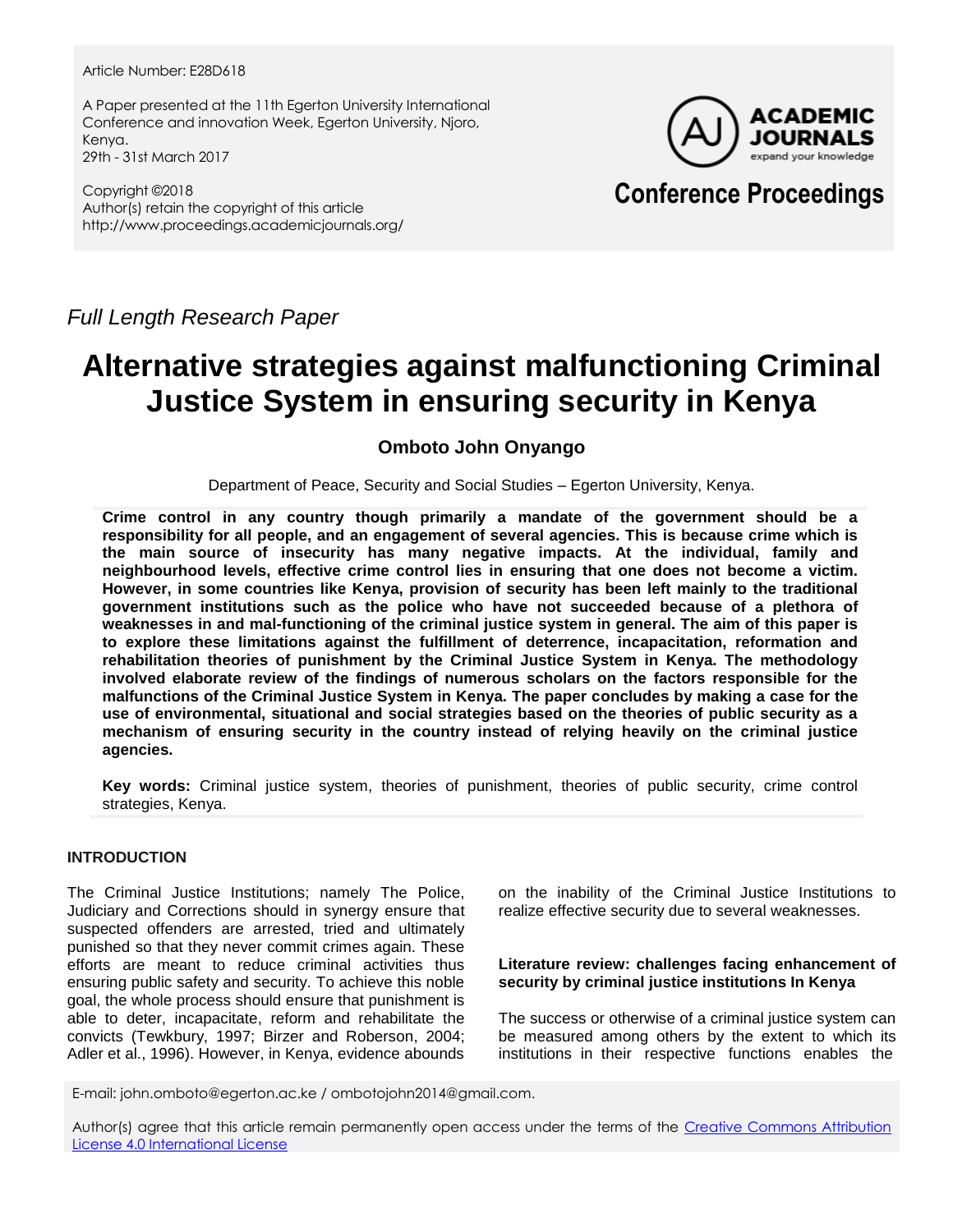attainment of safety and security in the society. In Kenya however, several factors have negatively affected these key institutions in their work.

To begin with, among the main duties of the police in relation to public security in Kenya like in other countries, are investigation of cases, arrest of the offenders and presentation of evidences in courts of law during trial. However, it has been observed that there are several weaknesses in the police service and other ills that have had negative consequences on the court decisions, and penalties awarded to the offenders which in the end may lead to perpetuation of crimes and recidivism by the offenders to the detriment of public safety and security. For instance, some police officers are not professional enough in their work particularly when it comes to handling gender based crimes, and respect for human rights (Omuya, 2015; Omeje and Githigaro, 2010; Omboto, 2015). Limited resources are another hindrance to the police operations, which includes lack of necessary apparatus (Mageka, 2015). The police in Kenya also suffer from external meddling in their work, particularly from the political class (Kivoi and Mbae, 2013; Nyongesa, 2013).

Corruption in Kenyan police which in the year 2014 made Amnesty International to describe the service as a bribe factory is another anathema (Mageka, 2015). This implies that the law is enforced with a lot of partiality which in the end denies justice to the public and spurs crime levels. This means that people who commit crime may evade arrest by bribing the police or if arrested, compromise the investigating officers and thus evade punishment. This acerbates insecurity as the undeterred offenders continue with crimes. In the end, based on the foregoing, the police in Kenya are not very effective in ensuring security.

Similarly, the Judiciary has several weaknesses. For instance, Gathu (2014) observed that one of the greatest causes of biases in the Kenyan Judiciary is corruption which takes the form of judges and magistrates being bought or bribed to enter favourable rulings and give judgments which lead to miscarriage of justice. This results into failure to punish guilty offenders who would continue with criminal activities due to lack of deterrence. The other prominent factor among others which affect the delivery of justice is delays in determination of cases (Infotrak, 2012). These factors among others encumber the effectiveness of the judiciary, and therefore lead to higher insecurity rates. They are responsible for poor rulings, convictions and wrong or ineffective punishments which make the unfairly convicted and punished offenders to become bitter, thus turning into vicious criminals, while the guilty but unjustly acquitted continue with crime.

The Correction institutions which in Kenya are mainly prisons and probation are no better. It has been established that there are a myriad of problems that have made it near impossible for prison institutions to

achieve any meaningful goals of punishment. For instance, the capacity of prisons personnel to rehabilitate the offender has been questioned against their level of education, training and integrity. The academic and training levels of the majority of prisons staff has been established to be lower for the delicate work of rehabilitation, while in terms of integrity; several prison officers have been caught smuggling drugs and phones into prison institutions thus negating on the achievement of the prisons mandates (Omboto, 2013). There have also been complaints about deplorable prison conditions and the hostile treatment of offenders therein by the prisons staff; under such circumstances no reformation can be attained (Odera-Oruka, 1985). The end results of all these have been high rates of recidivism among prisoners (Kenya National Bureau of Statistics (KNBS), 2014), which raises crime rate and level of insecurity in the country.

Whereas Probation and After Care Services is the only government agency charged with the responsibility of reformation and rehabilitation of offenders in the community in Kenya, it also suffer from several factors that interfere with its' work. These include huge caseloads, poor supervision, lack of co-operation from the offenders and limited resources (Hannah, 2012; Okech, 2015; Aben, 2011). Given these challenges in the criminal justice system institutions, there is need for utilization of different approaches that focus on the risk factors responsible for crime. The strategies are more cost effective and have greater social benefits than the reactive responses of criminal justice agencies because they prevent social, economic, political and psychological effects of crime.

## **THEORETICAL ANALYSIS**

The paper uses theories of punishment to analyze effectiveness of criminal justice institutions in controlling crime and theories of public security in arguing for application of environmental, situational and social strategies in enhancement of public safety. The methodology involves elaborate review of the findings of scholars such as Omuya (2015), Omeje and Githigaro. (2010), Nyongesa (2013) and Gathu (2014) among others on the factors responsible for the malfunctions of the Criminal Justice System in Kenya.

#### **Theories of punishment**

The theories of punishment posit that by having in place effective punishment, criminal justice institutions should be able to guarantee public safety by minimizing cases of insecurity through criminal activities. For example, based on deterrence theory, the already punished convicts and others should prefer to abide by the laws due to fear of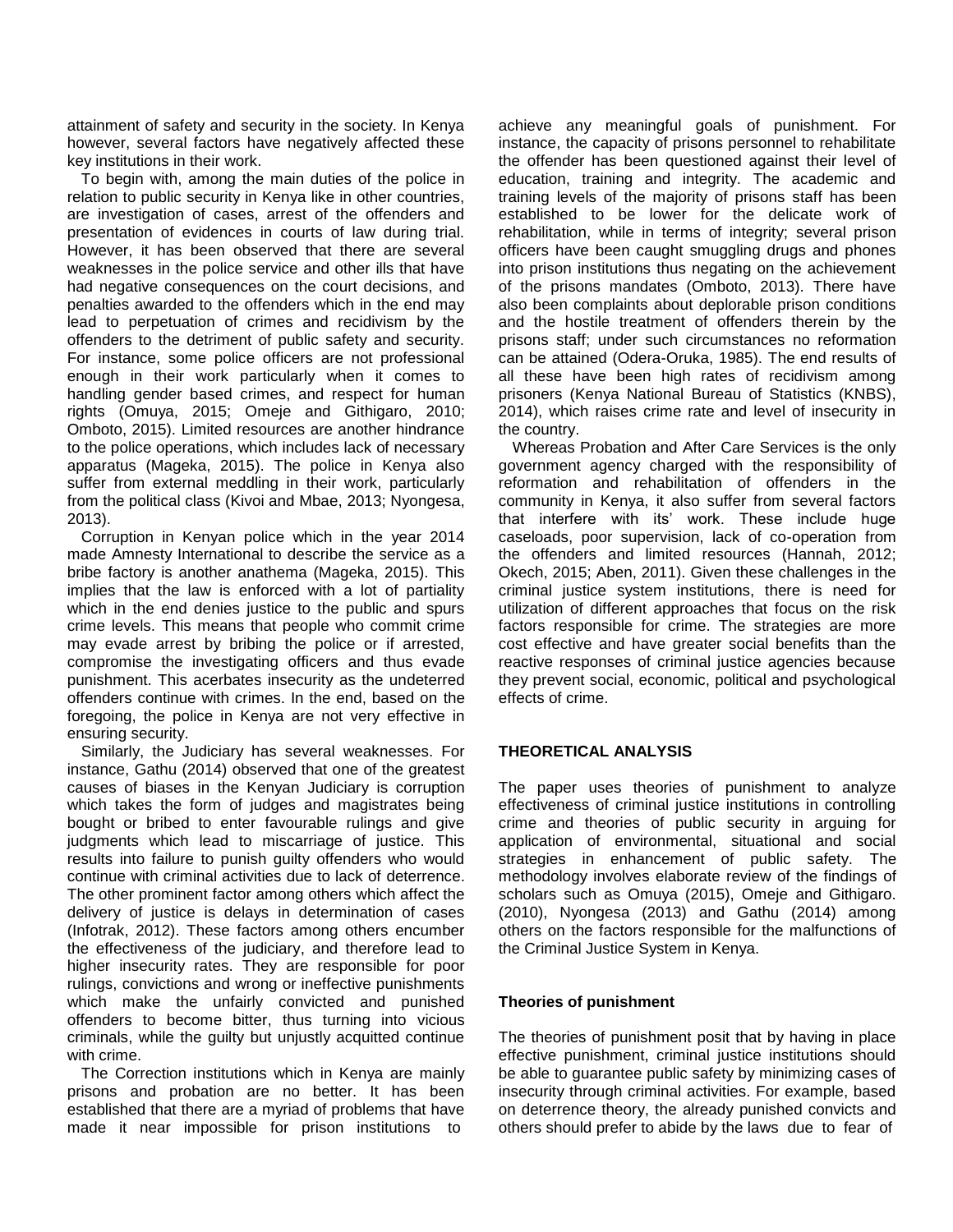punishment. However, the number of recidivists in Kenyan prisons which according to Kenya National Bureau of Statistics (KNBS) (2014) increased by 76.9% in 2013 indicate that punishment and by extension criminal justice institutions have not been successful in deterring crime. This is caused by the fact that in some cases punishment awarded by the courts are not parsimonious to the severity of the crimes. Also, at some times due to corruption and preferential treatments among others, some offenders are not punished; thus continuing to commit crimes undeterred.

According to incapacitation theory, punishment should also make it impossible for the offenders to commit crimes. Based on this philosophy, offenders are normally removed from the community into prison institutions to protect the society from their criminal activities. This implies that prisoners under incarceration should not continue with crimes in prisons and against the society from which they have been removed. However in Kenya, this is not the case given the cases of convicts extorting money from the public through threats and conmanship by use of mobile phones is rife. In addition, reformation and rehabilitation theories expect that through punishment the character and personality of the convicts should be transformed for them to live in the society as law abiding citizens; in a nutshell be rehabilitated. This has also not been achieved as indicated by the recidivism rates.

#### **Theories of public security**

These are theories which argue that enhancement of public security lies on community and environment oriented approaches. For example, according to Poyner (1983), Brocken Window theory developed by Wilson and Kelling in 1982 posits that images of disorder promote crime. The theory argues that if disorder were eliminated then serious crimes would be prevented. It further postulates that a continuation of disorder in the end weakens social control by making people to disengage with their community, thus giving criminals room. Disorderliness in the community causes crime, and crime causes further disorder and crime. Simply put, this theory of public security argues that if a broken window is not replaced it encourages vandals to continue with the damage thus perpetuating insecurity. In a nutshell, for insecurity to be minimized, disorder should be eliminated.

Routine activity theorists on their part postulate that crime is as a result of a convergence of three elements. These are a motivated offender, suitable target and absence of a suitable guardian. Thus the daily routine activities of individuals strongly influence when and where criminals attack them. This theory has practical implications for prevention of crime and insecurity; it has guided prevention strategies such as mounting of surveillance cameras which deters possible criminals.

Defensible space theory developed by Oscar Newman in 1970 (Poyner, 1983) opines that the building design and the physical layout of a community determine a crime occurrence. It argues that a good design that gives residents ownership and responsibility over their surrounding gives them the chance to control and defend it which bars potential criminals. For instance, neighbourhoods must not have so many exit and entries. Additionally, they must not depend on the police for their security but have a sense of ownership and security for themselves. This theory gave birth to the UK police's program 'Secured by Design' in 1988 which has benefited many homes. However, the effectiveness of defensible space rests on the willingness and the ability of the people concerned to police themselves. This theory is linked to personal space theory.

Situational crime prevention theory which is another public security theory postulates that insecurity can be reduced by minimizing opportunities for crime. This involves putting up measures that reduces the ease to commit crimes by threat agents. The guidelines provided on how to reduce opportunities for offenders to commit crime thus enhancing public security are: removing excuses that facilitate crimes; for instance, it calls for instituting laws at national and organization levels on crime which people are expected to obey. Also calls for the increase in the risks for committing crime; for example by increasing chances of arrests and punishment and also making it difficult to commit crimes.

Finally, social contract theory which originated from the work of Thomas Hobbes should guide state authorities to provide for the populace needs which if neglected compel them to commit crime. This is more relevant given that the threats to human life and national security in the contemporary nations has taken new dimensions which include poverty, unemployment, famine, droughts, diseases, corruption, dictatorship, mismanagement, nuclear threats, pollutions, desertification, wars, internal conflicts, drug trafficking, drug abuse, human trafficking, poor leadership and administration, terrorism among others.

## **Conclusion: Utilization of non-criminal justice oriented strategies to enhance security**

Given the failure and weaknesses of punishment based security enhancement measures, the paper recommends that security management in Kenya should be achieved through the use of environmental, situational and social strategies.

### **Environmental and situational security management strategies**

According to Poyner (1983), measures helpful in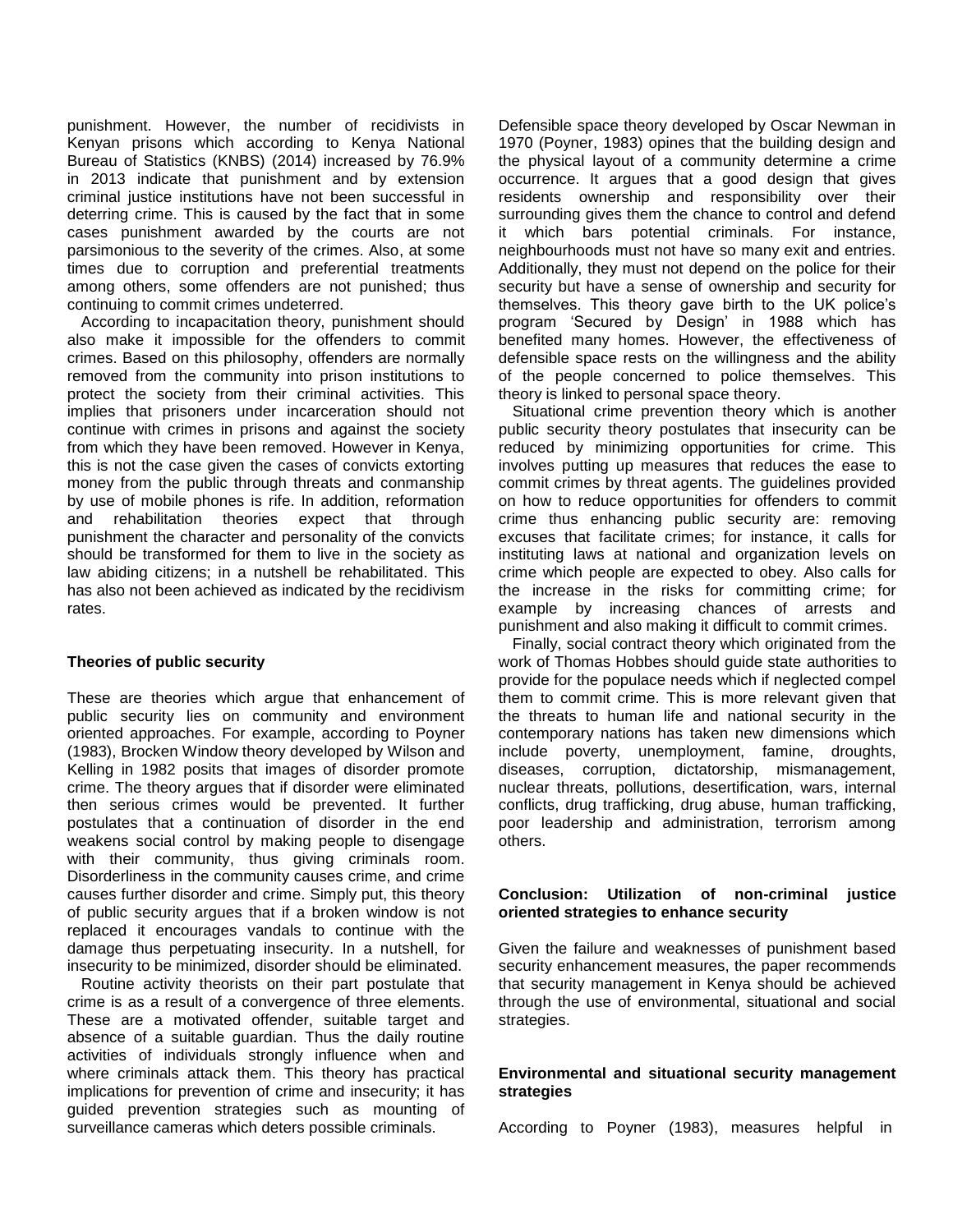prevention of crimes through environmental designs include surveillance, control of movements, activity support and motivational reinforcement. Surveillance on crime targets which involve among other measures installation of CCTVs in homes and business premises, proper lighting of areas at night, use of supervisory personnel, guards or vigilante groups is key in deterring potential of offenders who would fear being caught in crimes. Related to this, movement controls which involves any procedures that limit the movement of potential offenders into areas where they are most likely to commit crimes is also an effective crime prevention mechanism. The measures which assist in controlling movements include the use of security locks on gates and doors, minimizing entry points, closure of streets, and controlled access to particular areas among others.

Having activities around possible criminal target properties such as banks which increases the presence of many people around the properties most of the time also serves a surveillance function; thus scares potential criminals who may target a property. Motivational reinforcement is also vital. It is about encouraging people to engage in crime prevention activities which involve encouragement of personalized environments, having in place well-kept public areas, ensuring co-operation between business entities, and community policing.

Situational crime prevention approaches seek to reduce the opportunities of committing crimes, increase the risks of committing crimes and decrease the benefits of crime. Poyner (1983) posit that effective situational crime prevention strategies involve target hardening, target removal, removing the means to crime and reducing pay-off among others. Target hardening is a common approach to security which entails the use of stronger locks and burglar proof installations on doors and windows. This assists in barring away potentials criminals from such properties. Target removal is about putting away the properties or resources that are desired by the criminals. For instance, to prevent thefts and robberies of money, cash payment is always replaced by other forms of payment to reduce the risk, this can be use of cheques, electronic money transfer etc.

Concerning removal of the means to crime as a strategy, it involves eliminating access to the items that facilitate commission of criminal activities. Common methods in this strategy include gun control in public places where people may fight, the use of plastic containers instead of bottles, providing prisoners with paper or plastic cutleries among many others. Reducing pay-off involve devaluing properties in case they are stolen or taken away by criminals. The strategy includes marking properties with distinct permanent marks which will discourage theft. For example, window curtains, cups and cutleries are commonly marked with logos of organizations which will make them distasteful to use outside those organizations. Another measure against theft of money on transit has been installing in the safes

chemicals which deface the money notes if broken into. Finally, formal surveillance by the police or employing private security personnel to patrol or guard properties is also a useful situational measure which deters potential offenders.

## **Social interventions in crime prevention**

One of the most effective mechanisms of reducing crime rates in a society is provision of opportunities for honest and legitimate living to the citizens. According to Robert K. Merton, when the society fail to provide some individuals with opportunities to meet the desired goals such as accumulation of material wealth, attaining higher education and training, better housing, clothing, and food among others; crime will most likely arise as a consequence of this conflict between the goals and their attainment through legitimate means. Crime and deviance, therefore is high among the lower class because opportunities to meet the society's desired goals by legitimate means such as employment are fewer for them (Bohm and Halley, 1997). That there are individuals who commit crime as a means of survival due to poverty and unemployment must be a wakeup call to the governments to do everything possible to empower their citizens by creating gainful employment opportunities in both formal and informal sectors to diffuse huge economic inequalities currently experienced. When our youths are trained in various professions but are not guaranteed employment, as is the case in Kenya, then they only turn out to be educated criminals who are very difficult to deal with due to their knowledge and exposure.

The Kenyan government should for instance build decent and affordable houses for the poor to replace slums that host millions in urban centers. Soft loans should be offered to the small scale farmers and other people in the lower economic bracket to enable them start gainful businesses that will create wealth, and unnecessary restrictions to the legal business opportunities that the poor can operate must be removed. The poor must be offered free medical care and free education. The government must control prices of essential commodities because inflation and drastic increase in the cost of living only make the crime rate worse.

Similarly, taxes on essential commodities like food stuffs and fuel used by the lower class should be removed and the tax bracket level should be raised so that the low income earners are left out. Minimum wage for workers must also be raised among other social measures vital in curtailing high crime rates. The Kenya government should also buy land to settle the landless citizens of all ethnic groups to make them productive. In summary, the government must fight with vigor the chief evils of the world that the majority of Kenyans suffer from; malnutrition, diseases, illiteracy, slums and unemployment